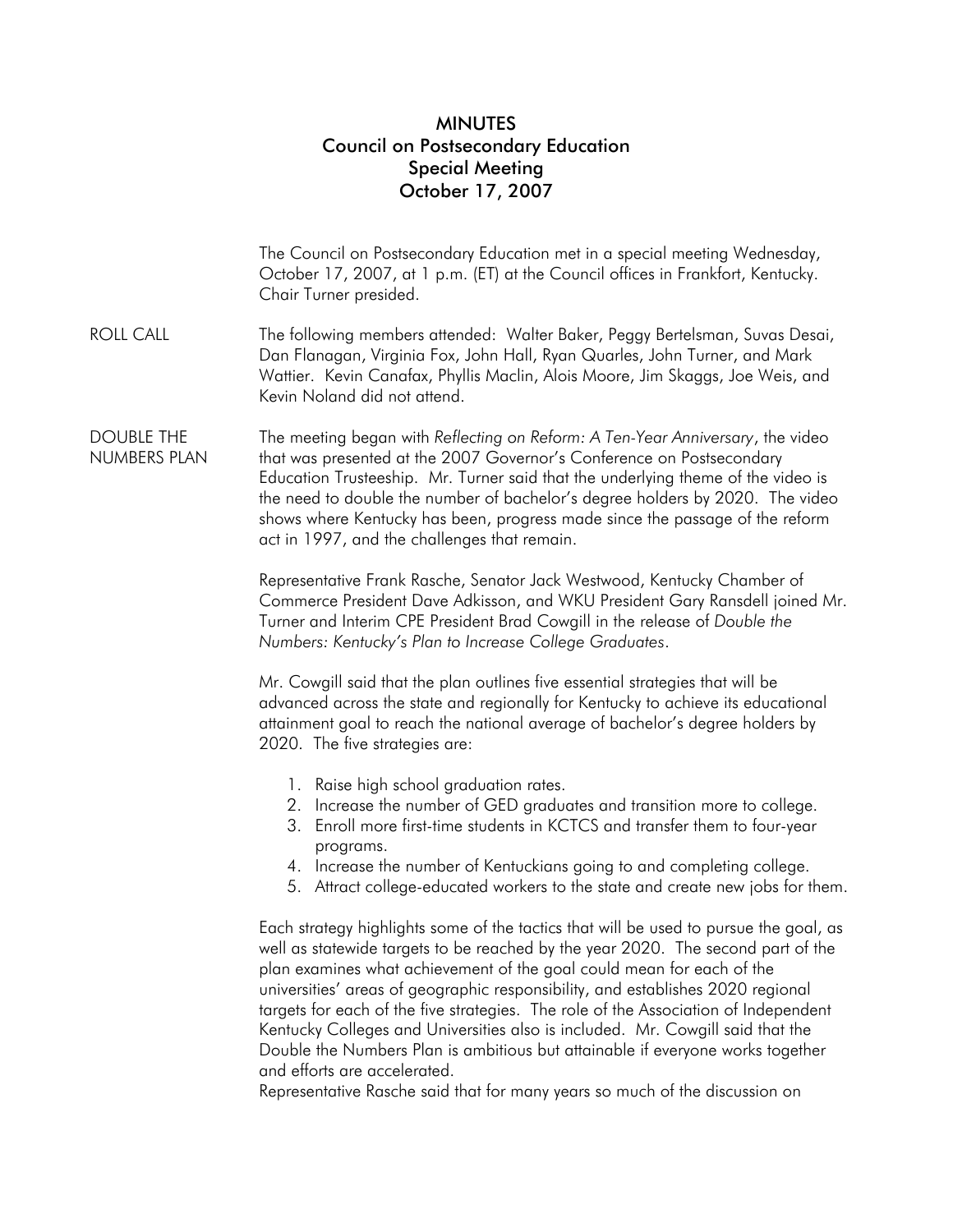postsecondary education has revolved around economic development and training that results with a job upon graduation. He said that postsecondary education is more than that, particularly for the traditional student, and it is important for students to be exposed to a variety of subjects, not just a single discipline. He said that the Double the Numbers Plan is important but the traditional humanities courses and other subjects should not be forgotten along the way.

Senator Westwood commented that the Double the Numbers Plan provides a picture of the challenges ahead for Kentucky. He said that eliminating social problems as well as achieving economic prosperity is through an educated citizenry. The high school dropout problem must be addressed and students must see the relevance of education to a successful future. He added that more adults must be brought into the postsecondary system. He said that a financial investment is needed – more space, more buildings, more classrooms – but there also needs to be an investment in the programs being offered. No child or adult can be left behind. Everyone must have the opportunity to go on to postsecondary education, and the institutions must retain the students once enrolled.

Mr. Adkisson said that the Double the Numbers Plan is very encouraging to the business community. It provides a goal that everyone in the state can work toward. One of his concerns about education in Kentucky is that the state has lost its voice and its ability to articulate its accomplishments and goals. In the late 1980s and early 1990s there was a rally cry against Kentucky being ranked 49<sup>th</sup> in the nation. That effort helped bring about a political will that resulted in some reforms. He added that Kentuckians sometimes have a bit of fatalism about the state's culture. He said that cultures can be changed, and the state must continue to change the culture about the importance of education to Kentucky. He said that on December 4 the Kentucky Chamber's Task Force on Postsecondary Education will unveil the findings of its ten-year review of Kentucky's progress toward achieving the goal of bringing the state to the national educational attainment average by 2020.

President Ransdell said that the entire concept of the Double the Numbers Plan is about collaboration and partnerships. He said all of the presidents are focused on partnering with each other. The institutions, along with the entire General Assembly and the Executive Branch, must work toward the achievement of this important goal. He said that he can speak on behalf of his colleagues that the presidents do support the goal of the Double the Numbers Plan. The unknown variable is the funding model and how to achieve a sufficient level of state support to allow the DTN goals to be achieved. The numbers are big and are a challenge, and the goal cannot be achieved only with tuition. He said that tuition has gone up considerably in recent years and the tide has to be turned to a more reasonable tuition level. But this requires the state to help with the funding. Current state appropriations generate between 25 and 30 percent of the institutions' budgets; tuition is generating approximately 40 percent. Therefore the campuses are generating somewhere between 25 and 35 percent of their respective budgets in self-generated funds aside from tuition and state appropriations. How funds are generated through increased efficiencies, partnering with the state for state appropriations, and the tuition charged to the students in order to achieve a quality education becomes the key question in defining a funding model. He said that the DTN plan suggests that the institutions must be about quantity in order for Kentucky to achieve its objectives. He said that the universities and KCTCS also must be about quality. The institutions cannot simply focus on quantity and fail to achieve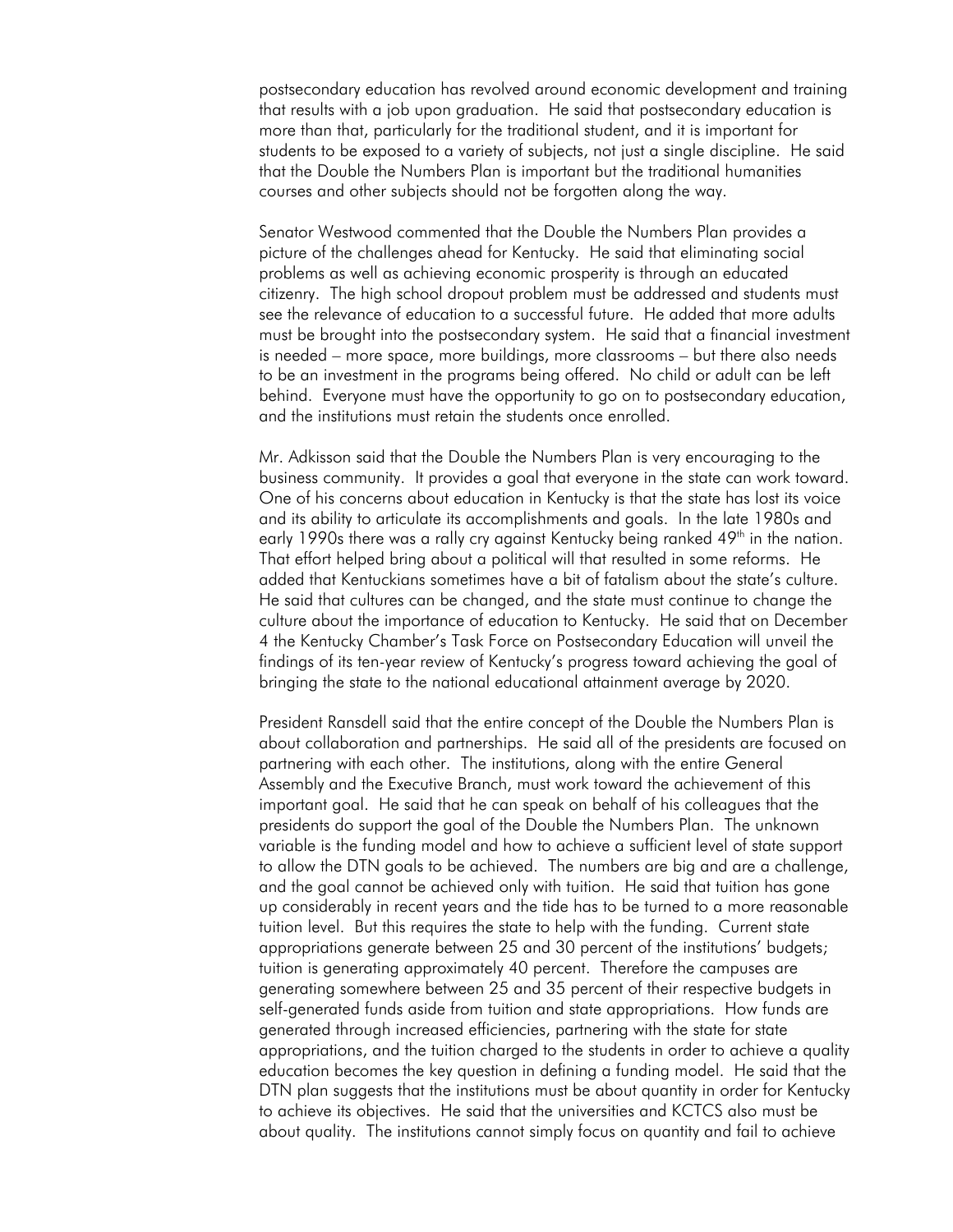the necessary quality. There must be sufficient quality in order for the state to be well served and for the business community to be well served by the students placed in jobs. President Ransdell said that it is important to note that nine presidents have come into their positions since House Bill 1 was passed in 1997. He said that the institutional leaders are dedicated to the goals and what can be done collectively to help move the state forward.

Mr. Turner congratulated Presidents Ransdell and Votruba on their ten-year anniversaries at Western Kentucky University and Northern Kentucky University.

VIC HELLARD AWARD Mr. Cowgill announced that the Kentucky Long-Term Policy Research Center has selected John Hall as the 2007 recipient of the Vic Hellard Award. This award is given annually in memory and recognition of Vic Hellard Jr. for his leadership and service to the Commonwealth. The award will be presented to Mr. Hall November 13 at the KLPRC annual conference. He noted that two other current CPE members - Virginia Fox and Walter Baker - are former award recipients.

EDUCATION 2008-10 DISCUSSION Mr. Cowgill gave a general overview of the 2008-10 discussion budget. He said that the document is a draft and was produced by Council staff with the institutional chief budget officers. Further discussion is needed and much work remains to be done before the Council takes action at its November 5 meeting.

> Mr. Cowgill said that the general methodology of how to put the budget together has changed and the benchmark funding method has been abandoned. Instead, a new methodology has been developed which aligns funding with meeting the goals of House Bill 1 adopted in 1997. Mr. Cowgill said that institutional budget hearings were conducted October 3. This was an opportunity for the institutional chief budget officers to provide information about the things that the institutions are trying to accomplish and how they see the activities on their campuses being aligned with the state goals expressed in House Bill 1.

> Mr. Cowgill said that over the last few years postsecondary education has been concerned about several initiatives – college readiness and developmental education, degree production and productivity, STEM education and careers, adult education, affordability and access, workforce development, regional stewardship, and the Bucks for Brains endowment match program. The staff has focused on these initiatives and is developing a recommendation which can be made as persuasively as possible to the General Assembly in the hope of advancing these goals, because these are the goals that the General Assembly itself said it wants the Council to advance.

Changes to the funding model: (1) the benchmark model has been abandoned, (2) regional equity considerations are deemed resolved by the last General Assembly, (3) emphasis is given to both volume and structure of General Fund appropriations, (4) there is a focus on degree production and statewide priorities,

(5) degree production is valued over enrollment, and (6) tuition is included as a revenue source.

The outcomes: (1) a significant increase in General Fund support, (2) the ratio of new General Fund support to new tuition revenues is higher than in recent budgets, (3) new funds are more concentrated in strategic initiatives than base preservation,

POSTSECONDARY **BUDGET**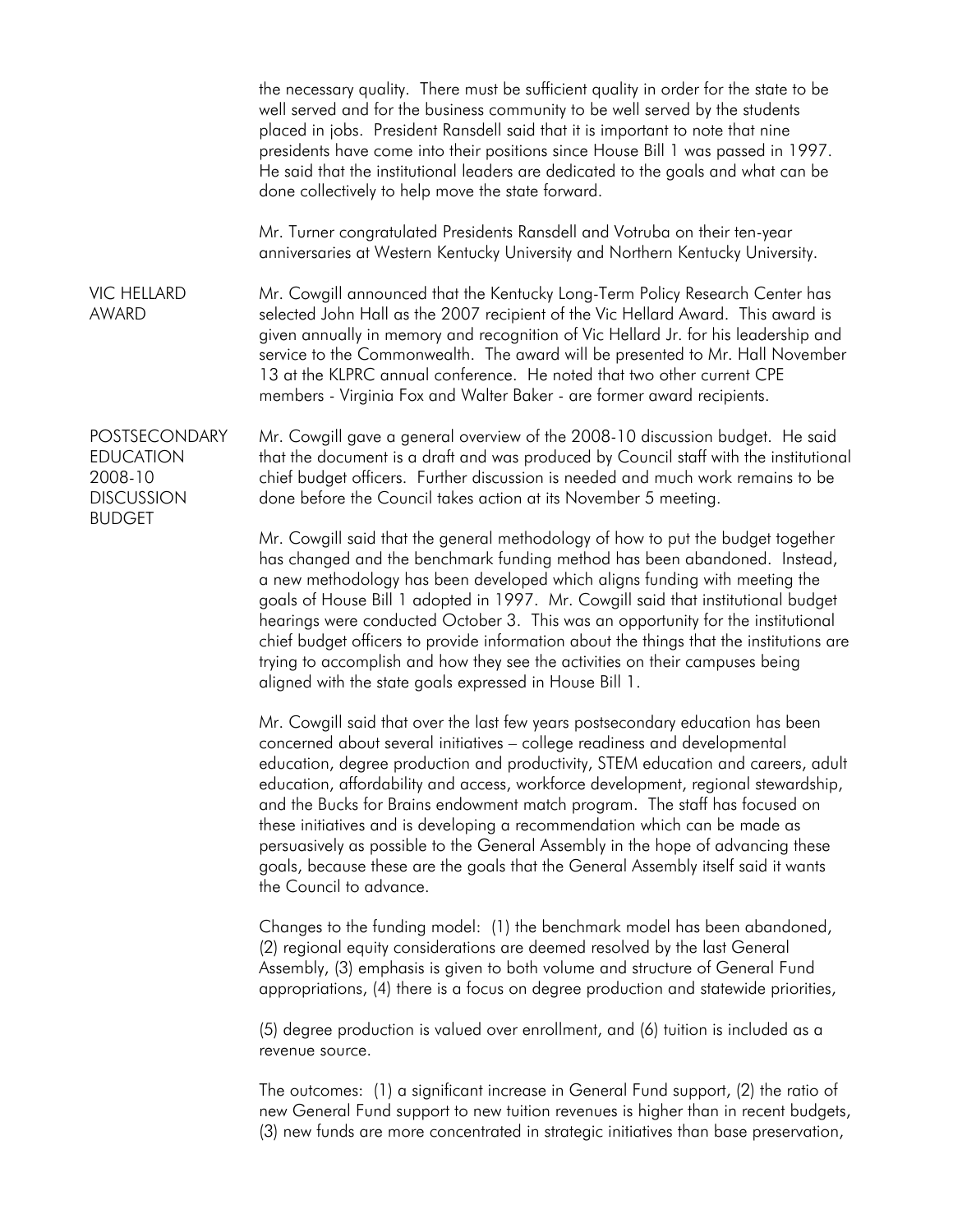(4) the total public funds (tuition revenue and General Fund support) will rise faster than the historical average of recent budgets, and (5) degree productivity is strongly encouraged.

The proposed model includes several bands of funding. Three bands under the heading "continuation of existing operations" are base adjustment, capital renewal, and maintenance and operation of new facilities. There are five bands under "strategic initiatives" – the Double the Numbers fund, developmental education, statewide priorities, access initiative, and the Bucks for Brains endowment match program.

Mr. Cowgill said that the business plans submitted by the institutions were useful and of high quality but they were not developed in a comparable manner. Most were submitted in draft form and have not yet been approved by the institutions' boards of regents and trustees. Mr. Cowgill said that the funding model was shaped by the business plans but the plans are not "bricks" of the model.

Mr. Cowgill said that the goal is to work together with the institutions to find financial resources to achieve the goals of House Bill 1. The Council and institutional staffs will continue to work on the budget recommendation leading up to the November 5 meeting.

John Hayek, the Council's interim vice president for finance, presented information on the institutional operating budget draft recommendation and agency operations. Sherron Jackson, the Council's assistant vice president for finance, provided information on the institution's capital requests.

Ms. Bertelsman suggested the information be packaged so that the Double the Numbers Plan is the primary focus of the budget and includes other initiatives that are part of the DTN Plan.

BUCKS FOR BRAINS TEN-YEAR REPORT Mr. Hall reported that the Research, Economic Development, and Commercialization Policy Group met by conference call and requested the staff to circulate a draft of the Bucks for Brains ten-year report to the Council members for review. The final report, which provides an overview of Kentucky's historic investment in the Bucks for Brains program, will be presented as an action item at the November 5 Council meeting. A printed anniversary brochure was distributed.

CAPITAL PROJECT RECOMMENDATION: The staff recommends that the Council approve the request of the University of Kentucky to use the HB 380 authorization to upgrade fume hoods in the Thomas Hunt Morgan Biological Sciences Building and also to complete limited renovations to update teaching and research labs. The estimated project is \$3.2 million.

> MOTION: Ms. Bertelsman moved that the recommendation be approved. Mr. Hall seconded the motion.

VOTE: The motion passed.

TRANSLATIONAL RESEARCH FORUM Mr. Turner announced that the inaugural Kentucky Translational Research Forum will be held October 18 at The Brown Hotel in Louisville. The event is hosted by